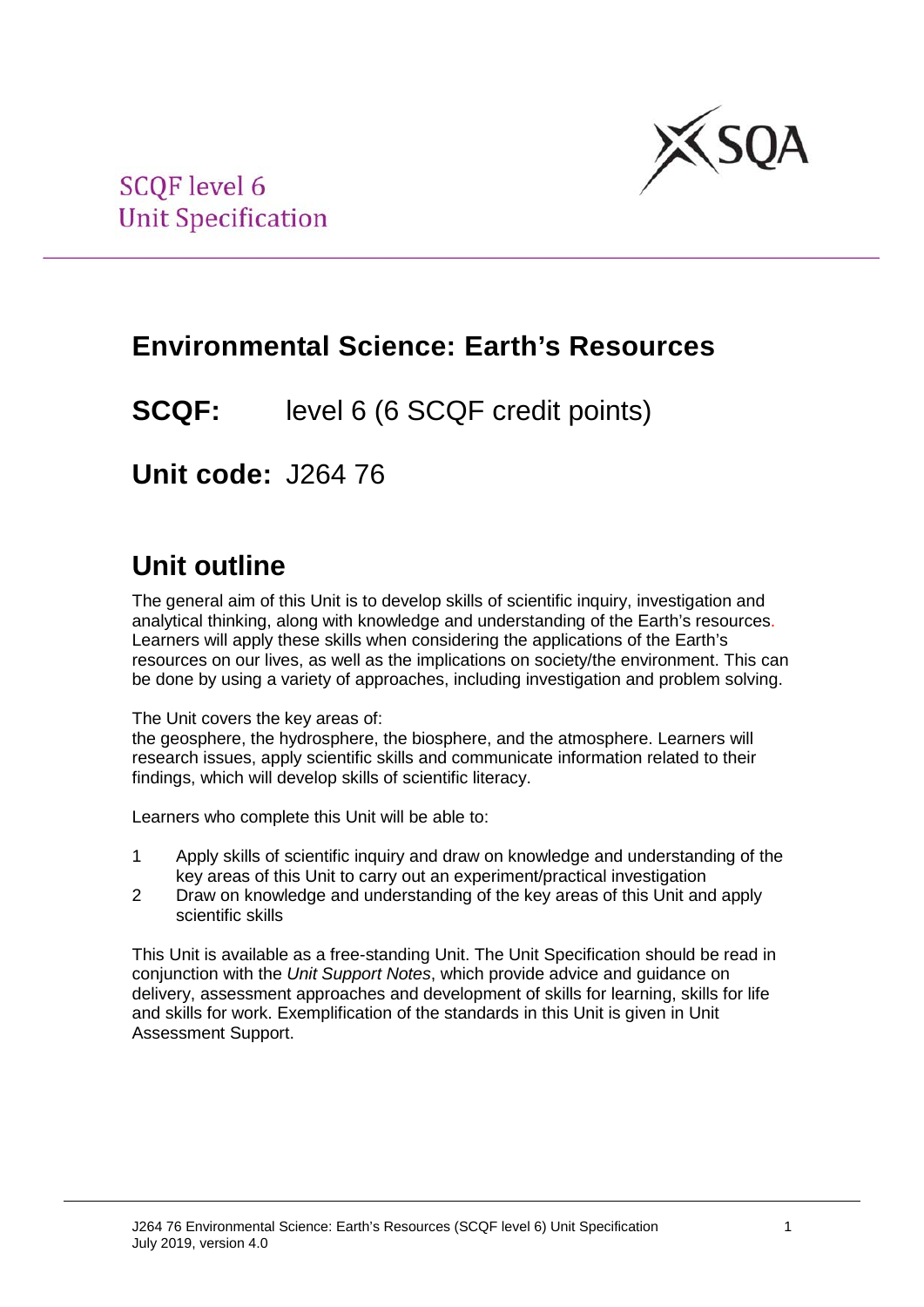## **Recommended entry**

Entry to this Unit is at the discretion of the centre. However, learners would normally be expected to have attained the skills, knowledge and understanding required by one or more of the following or equivalent qualifications and/or experience:

- ♦ National 5 Environmental Science Course or relevant Units
- ♦ National 5 Geography Course or relevant Units

## **Equality and inclusion**

This Unit Specification has been designed to ensure that there are no unnecessary barriers to learning or assessment. The individual needs of learners should be taken into account when planning learning experiences, selecting assessment methods or considering alternative evidence. For further information, please refer to the *Unit Support Notes.*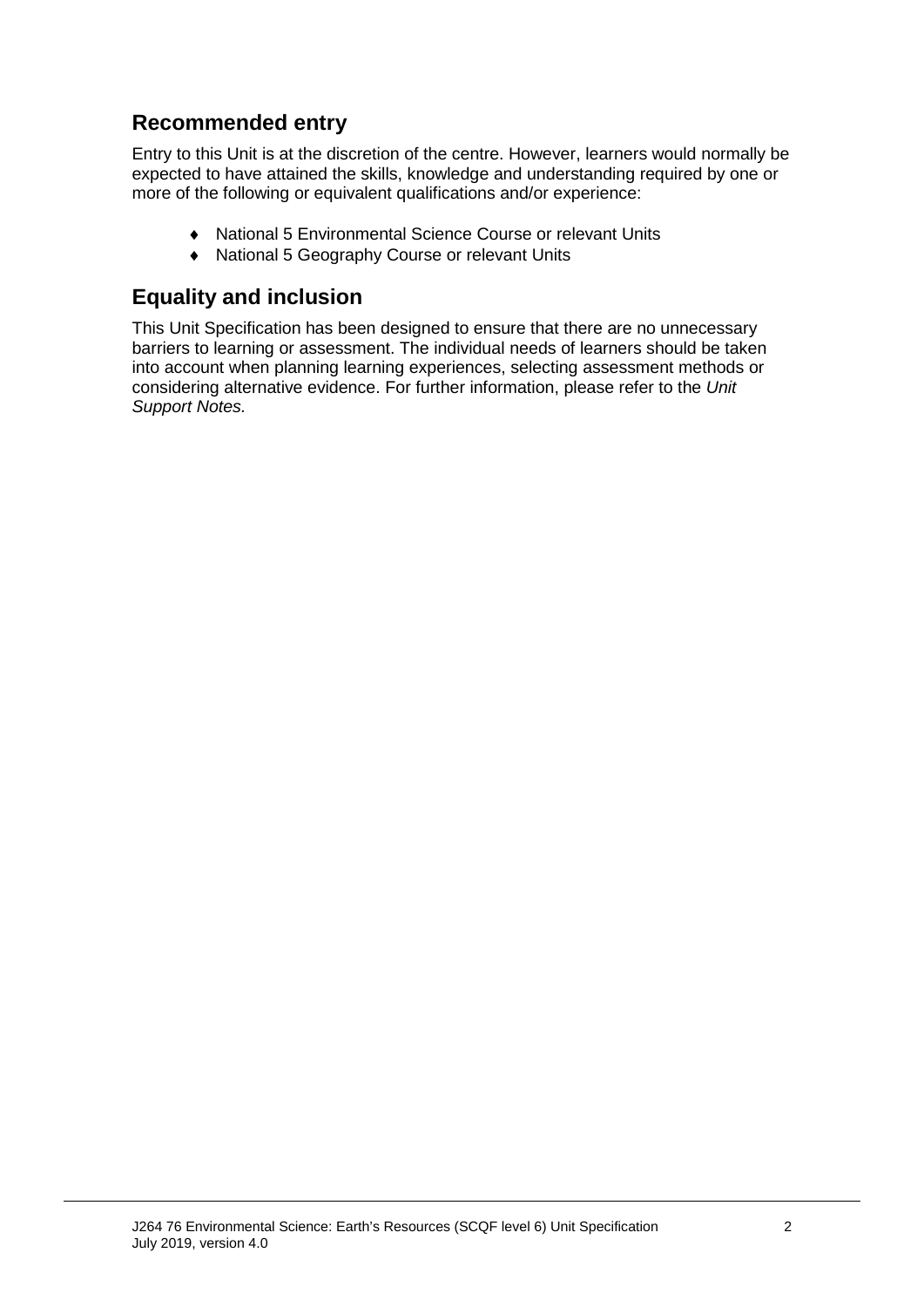# **Standards**

## **Outcomes and assessment standards**

## **Outcome 1**

The learner will:

- **1 Apply skills of scientific inquiry and draw on knowledge and understanding of the key areas of this Unit to carry out an experiment/practical investigation by:**
- 1.1 Planning an experiment/practical investigation
- 1.2 Following procedures safely
- 1.3 Making and recording observations/measurements correctly
- 1.4 Presenting results in an appropriate format
- 1.5 Drawing valid conclusions
- 1.6 Evaluating experimental procedures

## **Outcome 2**

The learner will:

- **2 Draw on knowledge and understanding of the key areas of this Unit and apply scientific skills by:**
- 2.1 Making accurate statements
- 2.2 Solving problems

## **Evidence Requirements for the Unit**

Assessors should use their professional judgement, subject knowledge and experience, and understanding of their learners, to determine the most appropriate ways to generate evidence and the conditions and contexts in which they are used.

Evidence can be drawn from a variety of sources and presented in a variety of formats.

Evidence may be presented for individual Outcomes or gathered for the Unit as a whole, through combining assessment holistically in a single activity. If the latter approach is used, it must be clear how the evidence covers each Outcome.

Transfer of evidence: Since the Outcomes and Assessment Standards are the same for all Units, differing only by context, evidence for Outcome 1 and Assessment Standard 2.2 for one Unit can be used as evidence of the achievement of Outcome 1 and Assessment Standard 2.2 in the other Environmental Science Units.

The key areas covered in this Unit are:

- $\bullet$  the geosphere
- $\bullet$  the hydrosphere
- $\bullet$  the biosphere
- ♦ the atmosphere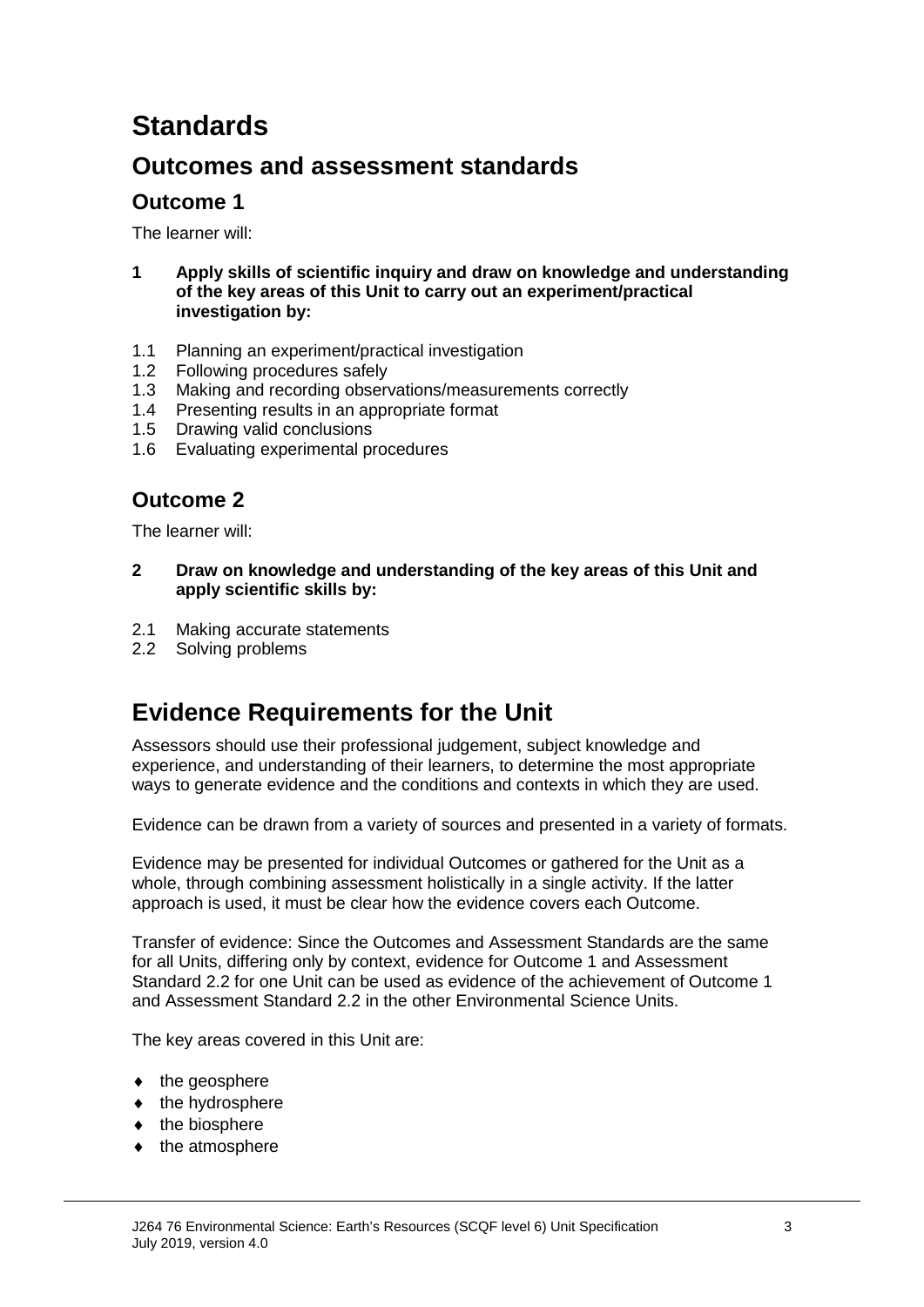The table below describes the evidence for the Assessment Standards which require exemplification.

| <b>Assessment Standard</b>           | <b>Evidence required</b>                             |  |  |
|--------------------------------------|------------------------------------------------------|--|--|
| Planning an experiment/practical     | The plan should include:                             |  |  |
| investigation                        | a clear statement of the aim                         |  |  |
|                                      | a hypothesis                                         |  |  |
|                                      | a dependent and independent variable                 |  |  |
|                                      | variables to be kept constant                        |  |  |
|                                      | measurements/observations to be made                 |  |  |
|                                      | the equipment/materials                              |  |  |
|                                      | a clear and detailed description of how the<br>٠     |  |  |
|                                      | experiment/practical investigation should be         |  |  |
|                                      | carried out, including safety considerations         |  |  |
| Presenting results in an appropriate | One format from: table, line graph, chart, key,      |  |  |
| format                               | diagram, flow chart, summary, extended text or       |  |  |
|                                      | other appropriate format                             |  |  |
| Drawing a valid conclusion           | Include reference to the aim                         |  |  |
| Evaluating experimental procedures   | Suggest two improvements with justification          |  |  |
| Making accurate statements           | At least half of the responses should be correct     |  |  |
|                                      | across the key areas for the set of questions        |  |  |
|                                      | provided                                             |  |  |
| Solving problems                     | One of each:                                         |  |  |
|                                      | make generalisations/predictions<br>٠                |  |  |
|                                      | select information<br>$\bullet$                      |  |  |
|                                      | process information, including calculations, as<br>٠ |  |  |
|                                      | appropriate                                          |  |  |
|                                      | analyse information                                  |  |  |

Exemplification of assessment is provided in Unit assessment support packs. Advice and guidance on possible approaches to assessment is provided in the *Unit Support Notes.*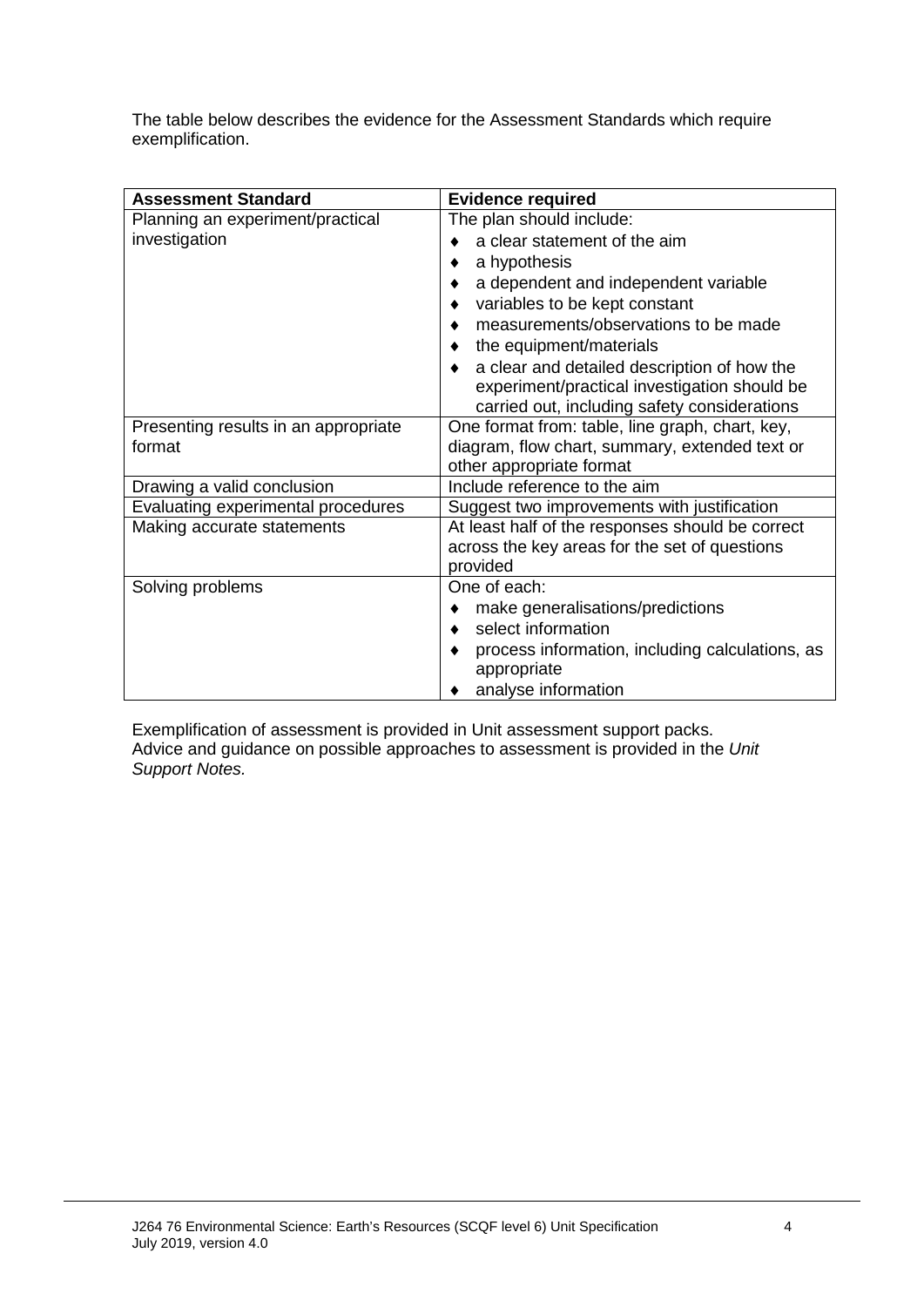## **Assessment Standard Thresholds**

#### Outcome 1

Candidates are no longer required to show full mastery of the Assessment Standards to achieve Outcome 1. Instead, five out of the six Assessment Standards for Outcome 1 must be met to achieve a pass.

There is still the requirement for candidates to be given the opportunity to meet all Assessment Standards. The above threshold has been put in place to reduce the volume of re-assessment where that is required.

#### Re-assessment

Candidates may be given the opportunity to re-draft their original Outcome 1 report or to carry out a new experiment/practical investigation.

#### Outcome 2

Assessment Standards 2.1 and 2.2

Assessment Standards 2.1 (making accurate statements) and 2.2 (solving problems) are no longer required to be passed independently. Assessment Standards 2.1 and 2.2 can now be assessed by means of a single assessment for each Unit.

Centres have two possible options when assessing Outcome 2 (AS 2.1 and 2.2).

Option 1: Single assessment

Candidates can be assessed by means of a single test that contains marks and a cutoff score. A suitable Unit assessment will cover all of the key areas (AS 2.1) and assess each of the problem solving skills (AS 2.2).

Where a candidate achieves 50% or more of the total marks available in a single Unit assessment they will pass Outcome 2 for that Unit. Existing Unit assessment support packs can be used. Guidance on the use of each pack is noted below.

#### **(a) Unit assessment support pack 1 (Unit-by-Unit approach)**

As these packages contain questions on all of the key areas (AS 2.1) and questions covering each of the problem solving skills (AS 2.2), Unit assessment support pack 1 **is suitable** for use as a single assessment for its associated Unit.

The number of marks available for each question should be combined to give the total number of marks available. A cut-off score of 50% should be applied to each of these Unit assessments.

The table below gives a total mark for the Unit assessment support pack, using the assessment grid in the packs to allocate marks to questions.

Where a centre is using Unit assessment support pack 1 they should apply the cut-off scores shown in the following table:

| Unit assessment support pack 1                             | <b>Total number of</b><br>marks available<br>$(AS 2.1 + AS 2.2)$ | <b>Cut-off</b><br>score |
|------------------------------------------------------------|------------------------------------------------------------------|-------------------------|
| J264 76 Environmental Science:<br><b>Earth's Resources</b> | 29                                                               | 15/29                   |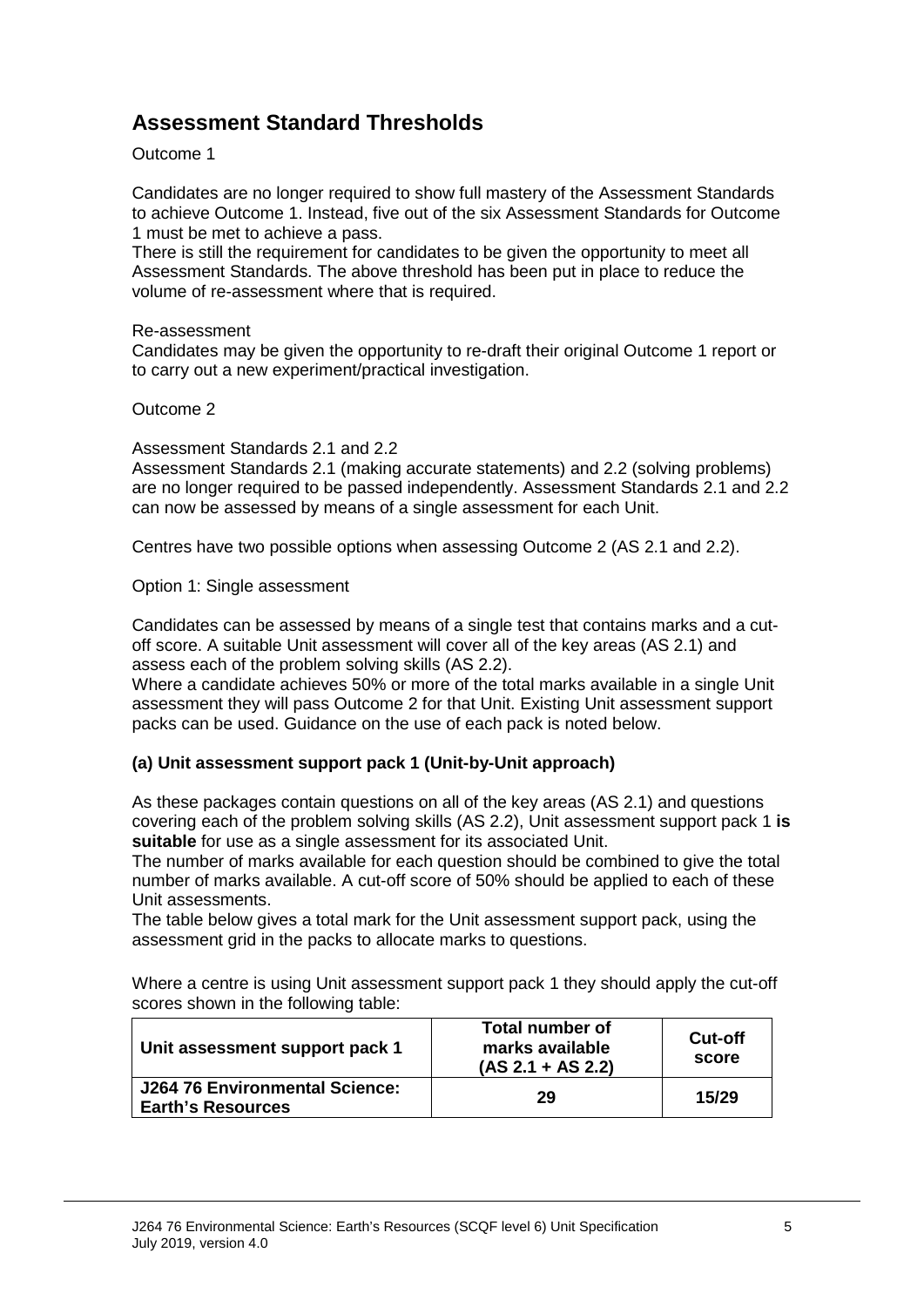Centres may wish to supplement the existing questions in the Unit assessment support packs with additional questions, so that the sampling of each Unit is increased, the tests are out of the same total mark and that total is an even number so that the cut-off is actually 50%. Where centres are adding additional questions, care should be taken that these questions are of an appropriate standard for Unit assessment and are not 'A grade' type questions that would appear in an exam.

#### **(b) Unit assessment support pack 2 (combined approach)**

As these packages contain questions covering only Assessment Standard 2.1 they are **not suitable** for use as a single assessment for their associated Units. If a centre wishes to use Unit assessment support packs 2 as a single Unit assessment, questions covering each of the four problem solving skills would need to be added. A **minimum of 1 mark per problem solving skill per Unit** would be acceptable.

The following table indicates the total number of marks available for the key areas (AS 2.1) in the Unit assessment, using the assessment grid in the Unit assessment support pack to allocate marks to questions.

These marks should be combined with the marks added to assess the problem solving skills (AS 2.2) before the 50% cut-off score is applied.

| Unit assessment support pack 2                             | <b>Total number of</b><br>marks available<br>(AS 2.1) |
|------------------------------------------------------------|-------------------------------------------------------|
| J264 76 Environmental Science:<br><b>Earth's Resources</b> | 19                                                    |

As with the Unit-by-Unit approach, centres may wish to supplement the existing questions in the Unit assessment support packs with additional questions, so that the sampling of each Unit is increased, the tests are out of the same total mark and that total is an even number so that the cut-off is actually 50%. Where centres are adding additional questions, care should be taken that these questions are of an appropriate standard for Unit assessment and are not 'A grade' type questions that would appear in an exam.

#### **Option 2: Assessment**

Centres can continue to use the Unit assessment support packs from SQA's secure site or their own centre devised assessments following the guidance in the Unit assessment support packs.

If this option is chosen, 50% or more of the KU statements (AS 2.1) made by candidates must be correct in the Unit assessment and at least one correct response for each problem solving skill (AS 2.2) is required to pass Outcome 2. However, if a candidate is given more than one opportunity in a Unit assessment to provide a response for a problem solving skill, then they must answer 50% or more correctly.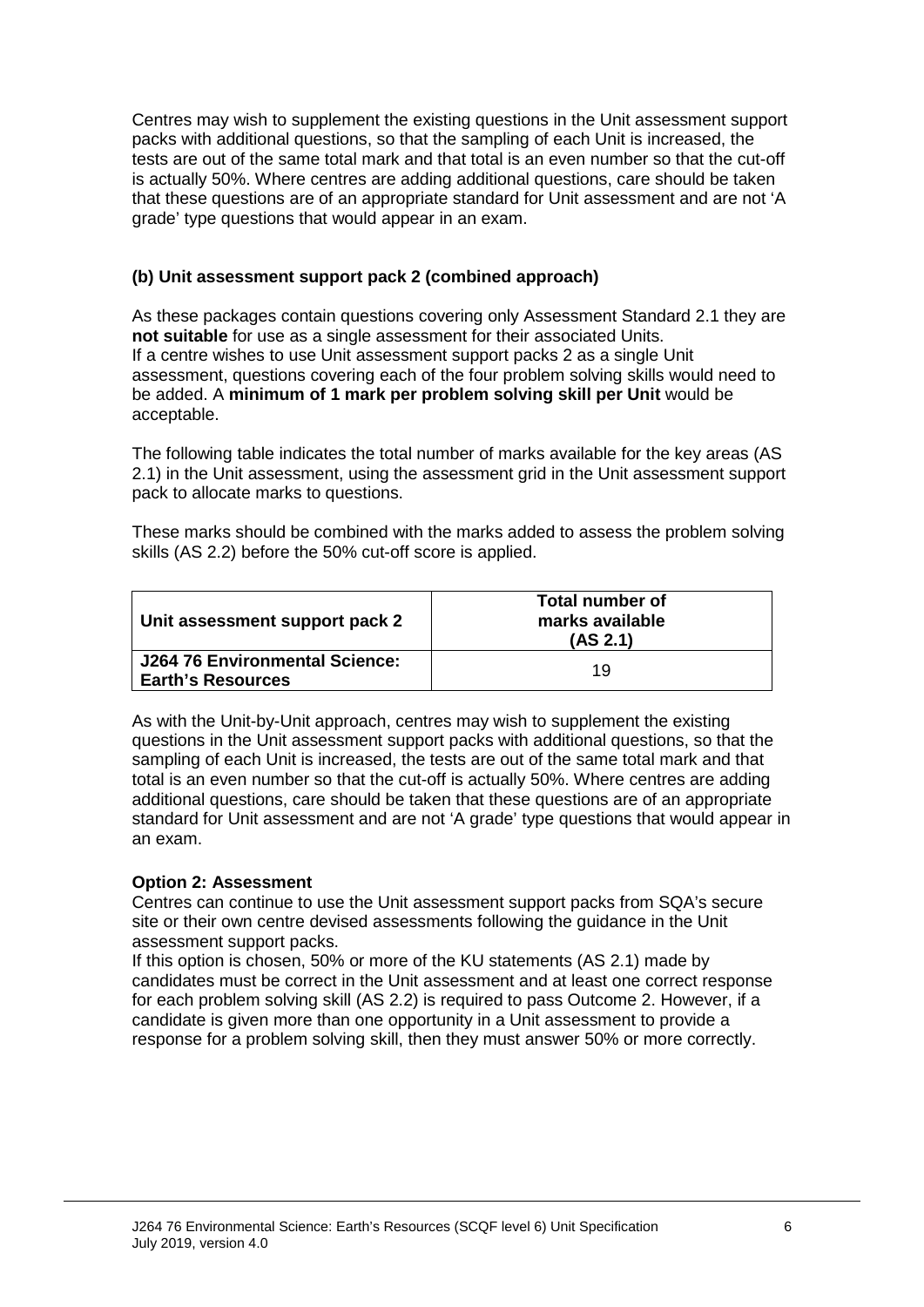#### **Re-assessment**

SQA's guidance on re-assessment is that there should be one or, in exceptional circumstances, two re-assessment opportunities. Re-assessment should be carried out under the same conditions as the original assessment. It is at a centre's discretion as to how they re-assess their candidates. Candidates may be given a full re-assessment opportunity, or be re-assessed on individual key areas and/or problem solving skills. Regardless of which KU option is chosen, candidates must achieve 50% or more of each re-assessment opportunity.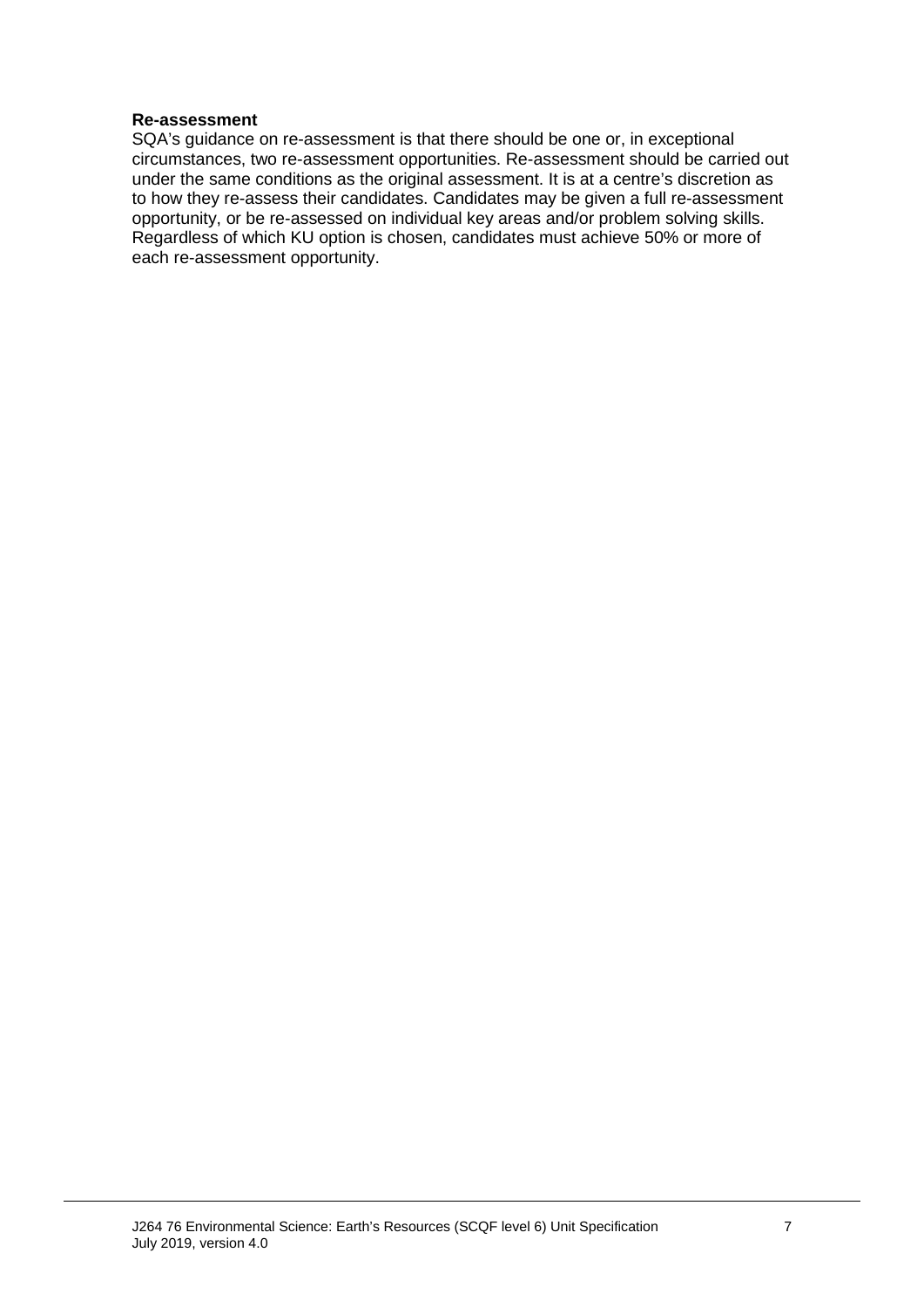# **Development of skills for learning, skills for life and skills for work**

It is expected that learners will develop broad, generic skills through this Unit. The skills that learners will be expected to improve on and develop through the Unit are based on SQA's *Skills Framework: Skills for Learning, Skills for Life and Skills for Work* and drawn from the main skills areas listed below. These must be built into the Unit where there are appropriate opportunities.

#### **1 Literacy**

1.2 Writing

#### **2 Numeracy**

- 2.1 Number processes
- 2.2 Money, time and measurement<br>2.3 Information handling
- Information handling

#### **4 Employability, enterprise and citizenship**

4.6 Citizenship

#### **5 Thinking skills**

- 5.3 Applying
- 5.4 Analysing and evaluating
- 5.5 Creating

Amplification of these is given in SQA's *Skills Framework: Skills for Learning, Skills for Life and Skills for Work.* The level of these skills should be at the same SCQF level of the Unit and be consistent with the SCQF level descriptor. Further information on building in skills for learning, skills for life and skills for work is given in the *Unit Support Notes.*